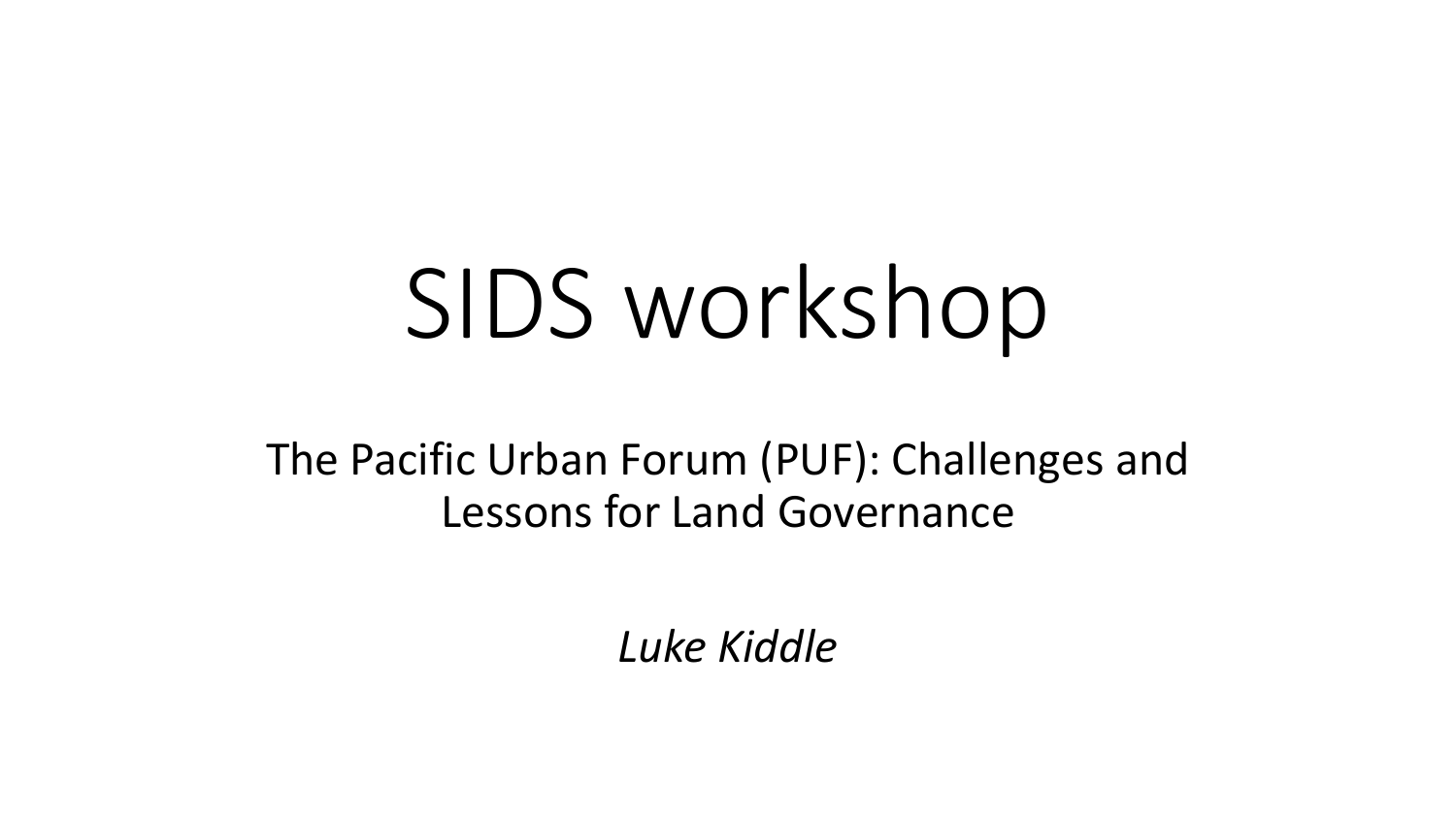# Outline

- •4 thematic areas of the PUF resolution
- •Key recognitions of the PUF
- •Linkages to the 6 guiding questions for the workshop
- •The big challenge, and opportunities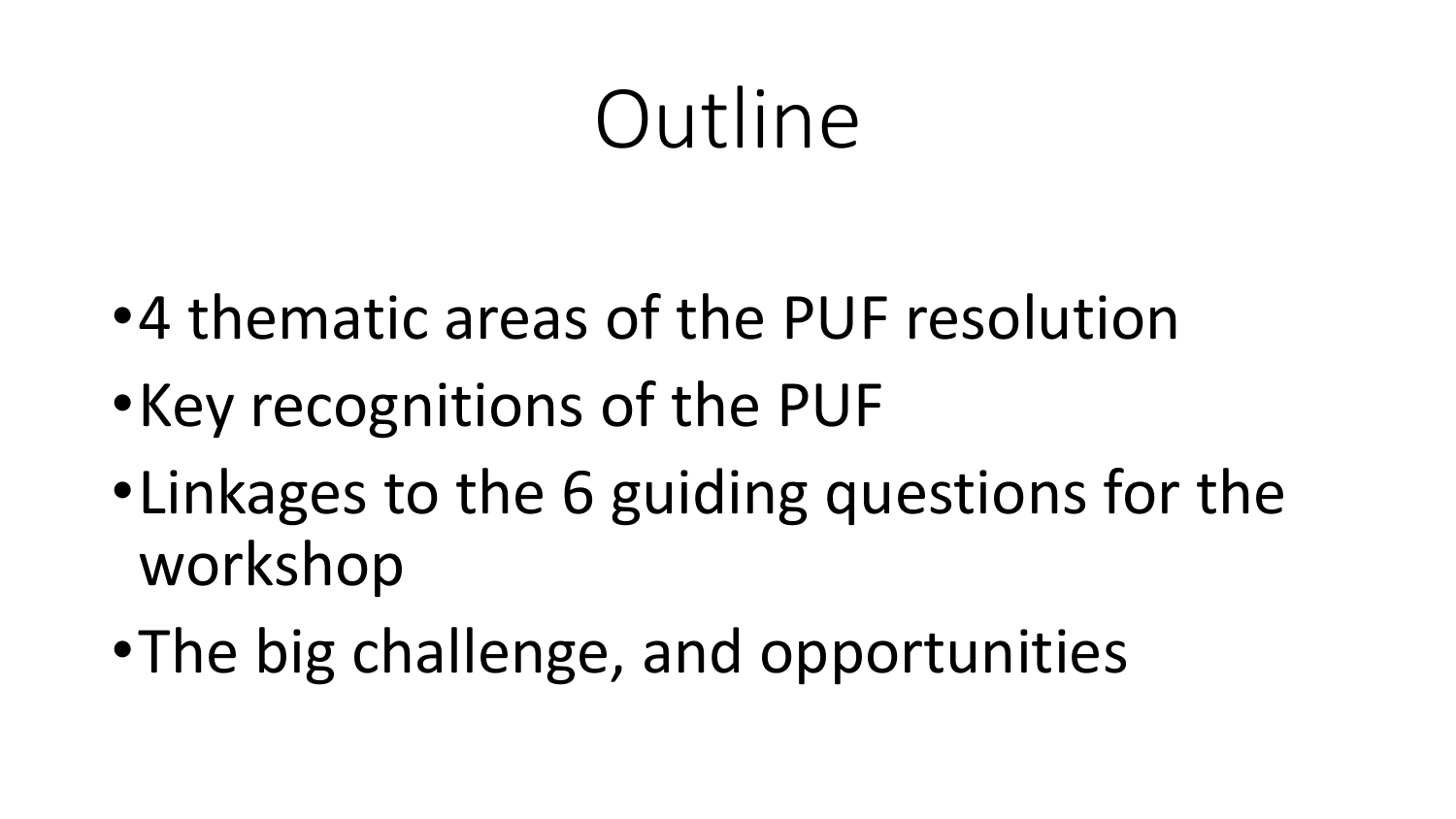#### 2015 Pacific Urban Forum

- Held in Nadi, Fiji. Built from earlier forums in 2003, 2007, and 2011
- Aimed for a 'new urban agenda' which:
	- accepted the reality of continued urbanisation in the Pacific
	- and would encourage attention and action
- The official resolution endorsed 4 key messages/recommendations:
	- 1. The importance of housing and settlement upgrading programmes and improving access to land
	- 2. Addressing climate change through vulnerability assessments and planning
	- 3. Recognising the importance of urban economies
	- 4. Improving urban governance through policy development, supportive legislative frameworks, and capacity building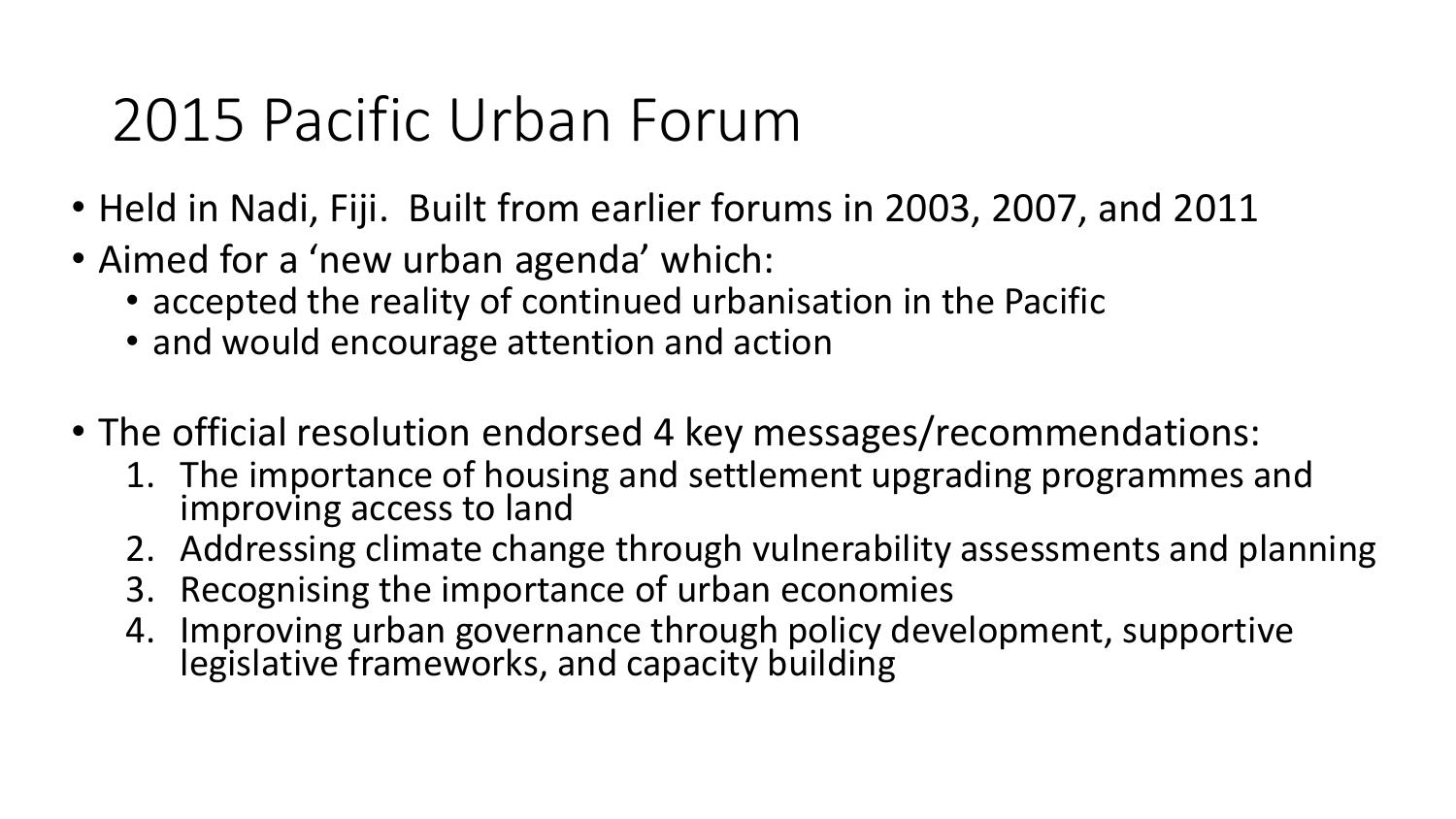#### Importantly:

- The PUF overtly recognised the unique vulnerability of PICs to climate change
- The PUF recognised the reality of continued urbanisation
	- for example, highlighting the growth of informal settlements and accepting their permanence
- And also recognised that climate change and urbanisation intersecting creates particular vulnerabilities for PIC urban areas – e.g. informal settlements on environmentally-marginal land. Calling for:
	- Starting and intensifying climate change vulnerability assessments
	- Developing climate change action plans
	- Integrating these plans into specific urban policies and plans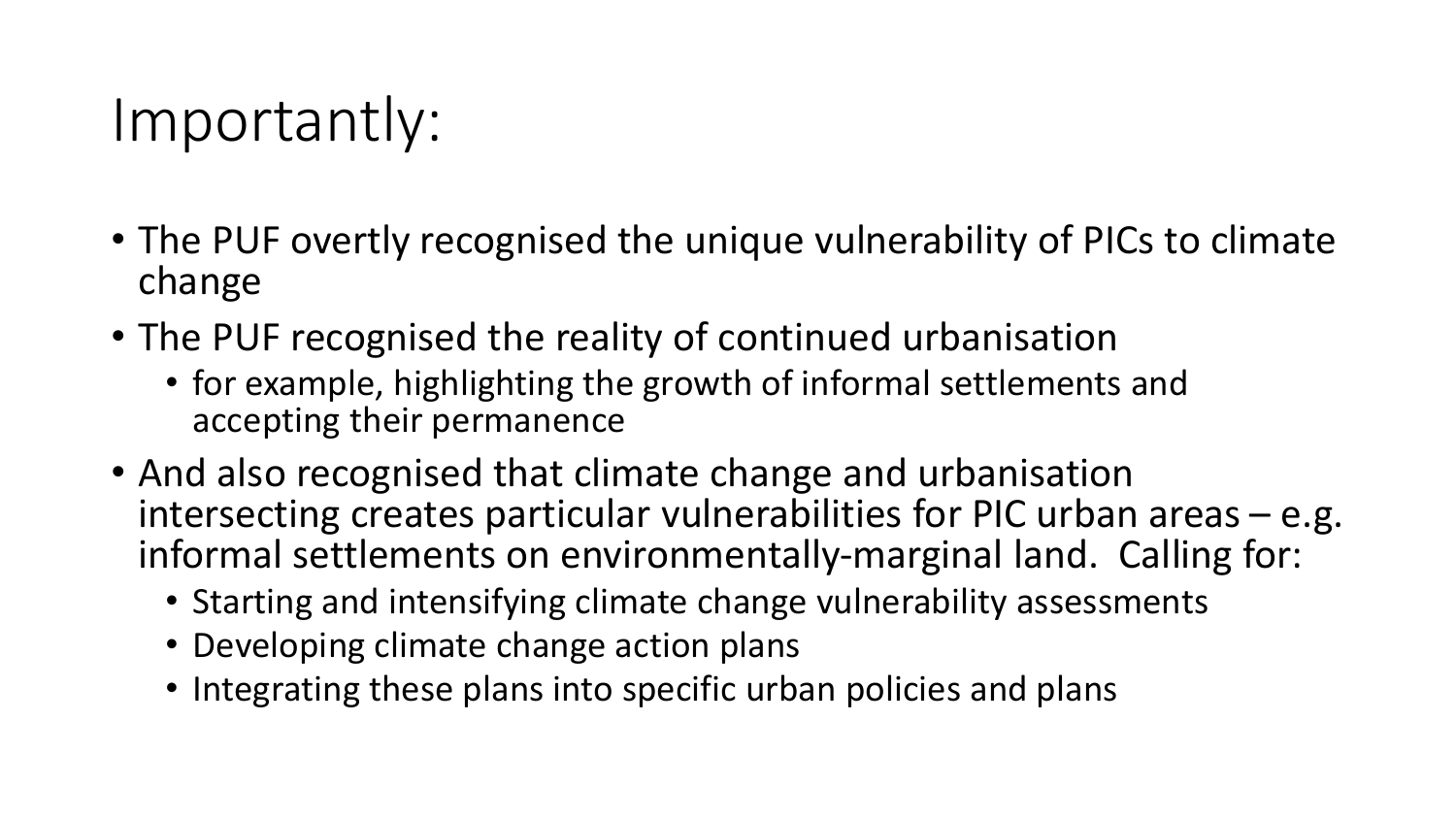#### Importantly

- The PUF recognised the importance of urban economies
	- for example, highlighting the strong links between *well managed*  urbanisation and improved economic growth
	- for example, highlighting the importance of improving urban-rural linkages for harnessing the strength of urban economies
- And was clear that well managed urban growth must be "enabled through strategic policies and legislative frameworks and suitably capacitated institutions, leaders, and professionals"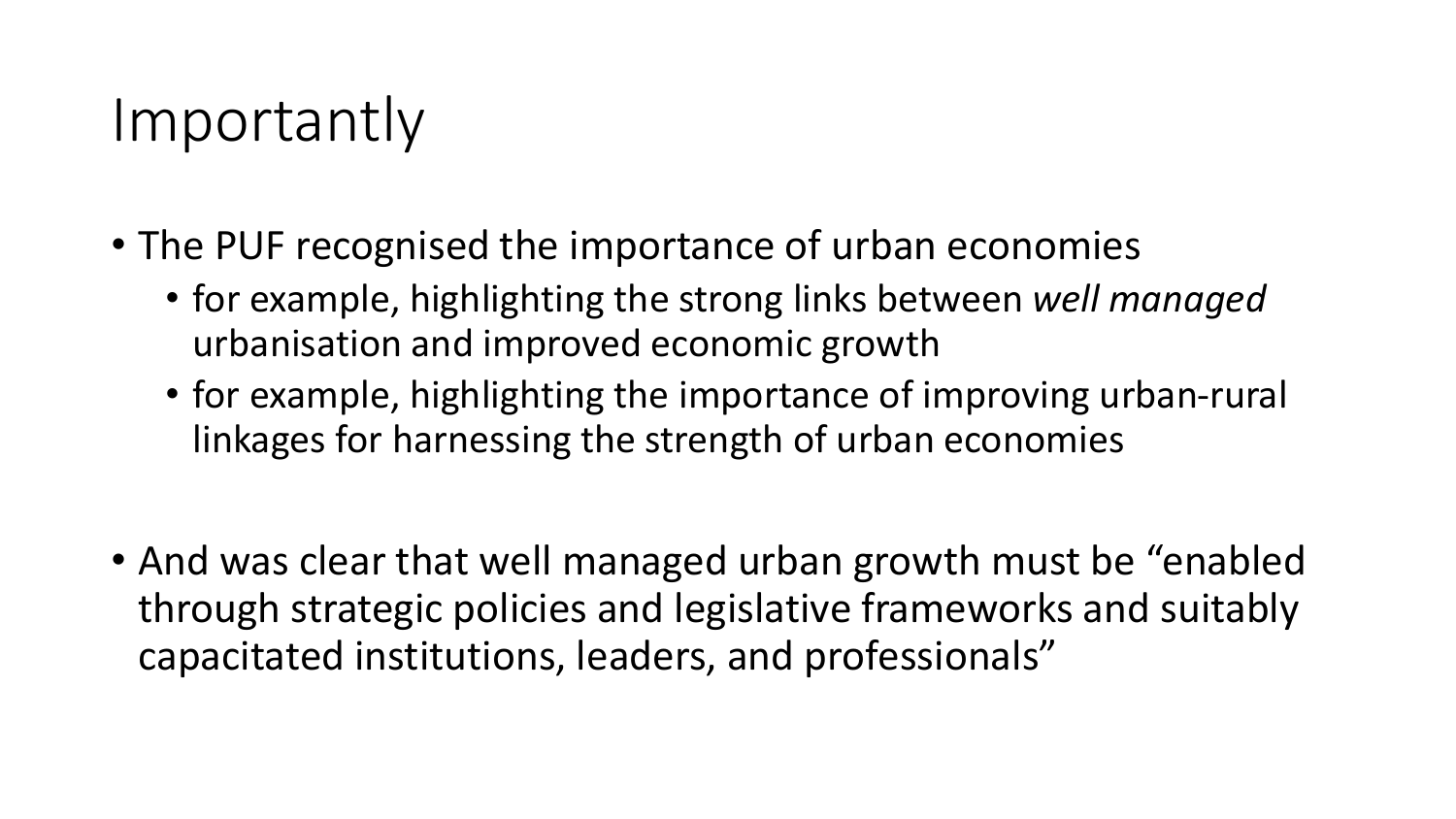## Linkages to the 6 guiding questions

| <b>Question</b>                                                               | <b>PUF</b>                                                                                                                                                   |
|-------------------------------------------------------------------------------|--------------------------------------------------------------------------------------------------------------------------------------------------------------|
| 1. Key vulnerabilities & challenges for<br>SIDS in relation to climate change | Highlighted these very well by identifying the<br>unique situation of PICs, as well as the key role of<br>land sector agencies/professionals                 |
| 2. Key vulnerabilities & challenges for<br>SIDS in relation to urbanisation   | Highlighted these very well, and also focused on<br>key strategies for responding to urbanisation:<br>• e.g. in-situ upgrading and enhanced WASH<br>services |
| 3. Key constraints in improving land<br>governance                            | Highlighted these very well.<br>• e.g. PIC capacity constraints and nature of land<br>tenure                                                                 |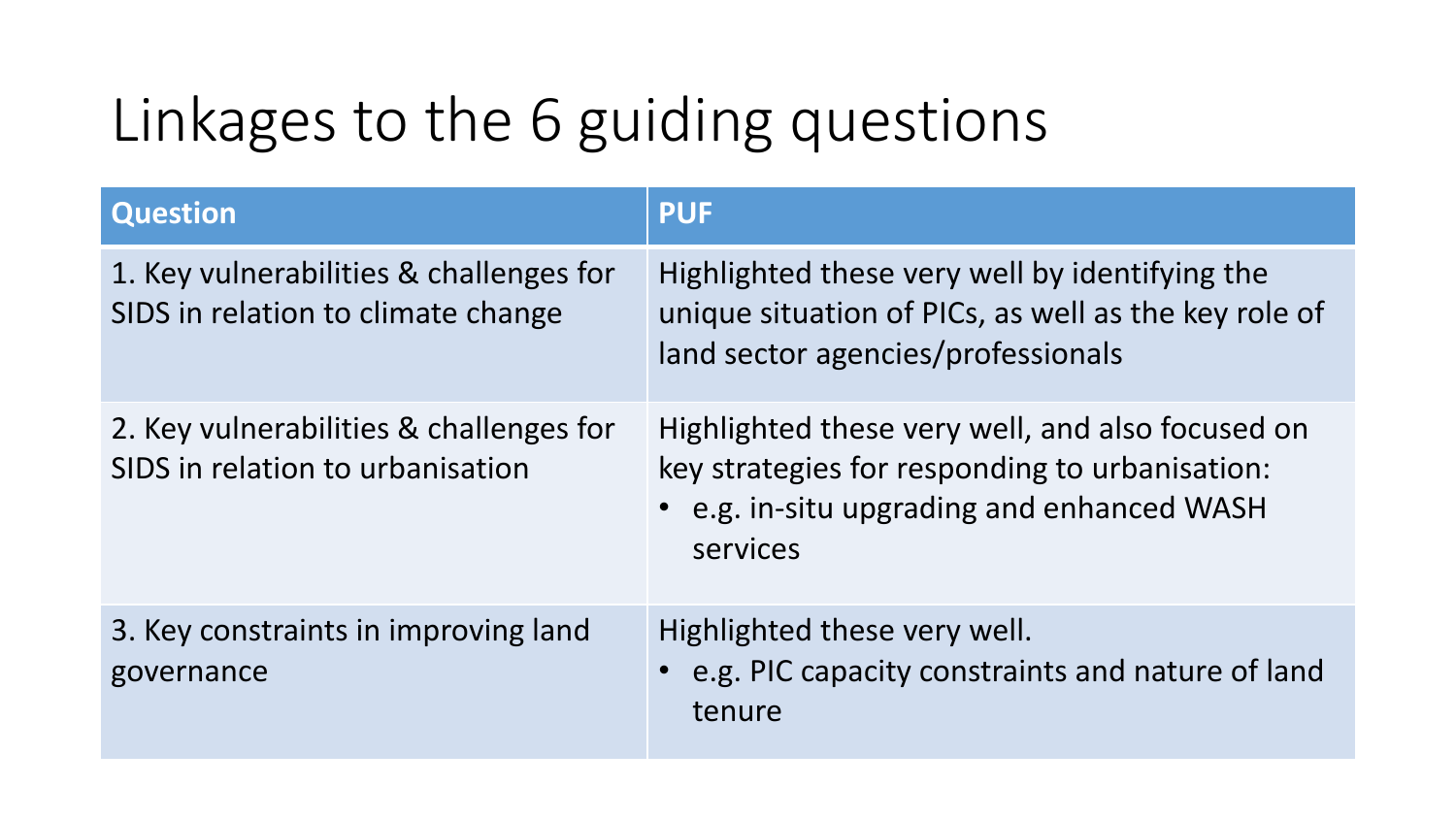## Linkages….

| <b>Question</b>                                   | <b>PUF</b>                                                                                                                                                                                                                                               |
|---------------------------------------------------|----------------------------------------------------------------------------------------------------------------------------------------------------------------------------------------------------------------------------------------------------------|
| 4. Addressing land governance<br>constraints      | Called for:<br>• Further work to fill policy & legislative caps<br><b>Ongoing capacity building</b><br>Multi-stakeholder partnerships<br>$\bullet$<br>But silent on possible role of Voluntary Guidelines for<br><b>Responsible Governance of Tenure</b> |
| 5. Capacity building requirements                 | Identified key role of capacity building but relatively<br>silent on exact requirements                                                                                                                                                                  |
| 6. Professional and organisation<br>collaboration | Championed importance of partnerships but generally<br>silent on exact roles and responsibilities of various<br>agencies                                                                                                                                 |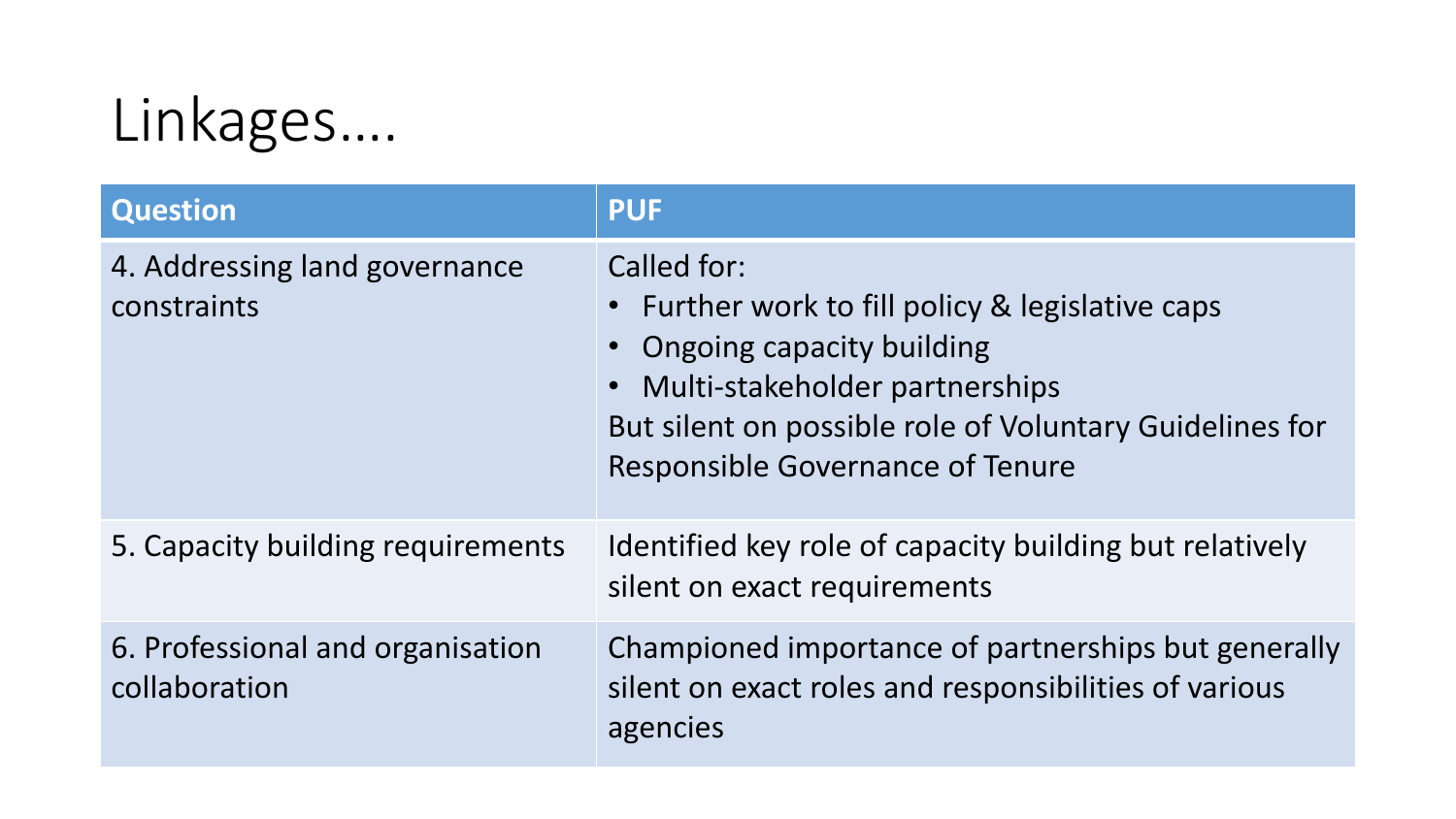# The big challenge, and opportunities

Overcoming 'anti-urbanism'

- How?
	- Accepting reality of continued urbanisation, and adequately planning for this
	- Advocacy and awareness raising
	- Political will
	- Biggest opportunity: recognising and reinforcing that Pacific cities and towns are engines of growth

*The twin, and intersecting, challenges of urbanisation and climate change present the opportunity for a renewed urban focus*